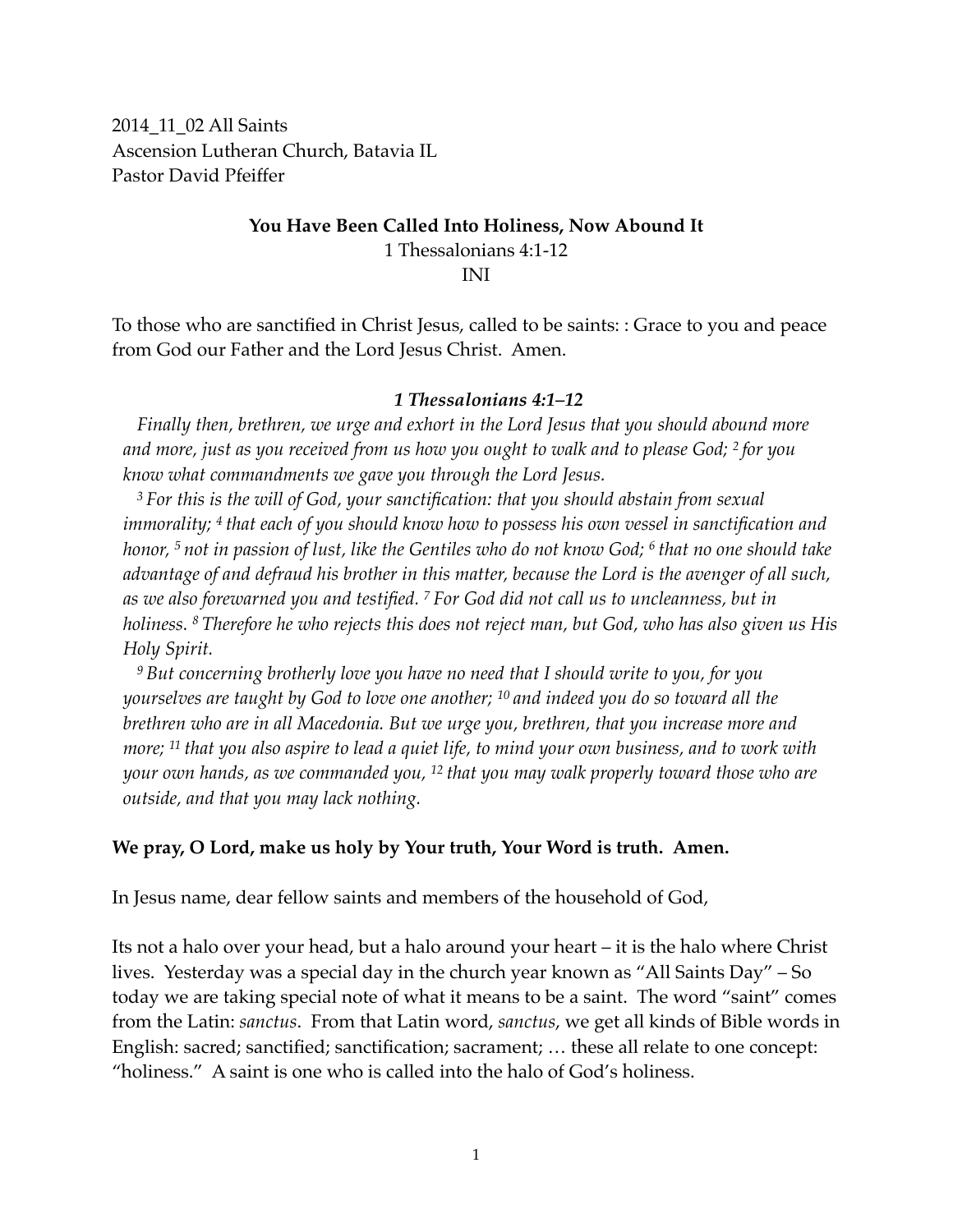This is what Paul is saying in v.7: *For God did not call us to uncleanness, but in holiness. Therefore he who rejects this does not reject man, but God, who has also given us His Holy Spirit.*

Take a look at the diagram on the cover of you bulletin:



Literally, Paul writes: "God called us into holiness." The Greek preposition Paul uses indicates a spacial idea. Picture a circle with an arrow pointing into it. That arrow means "into" and that arrow is the work of the Holy Spirit. To bring us into holiness.

The Bible calls this movement: "sanctification." Sanctification is a movement from one status of being to another; from death to life; from uncleanness to holiness. It is a movement that happens when one believes in Jesus.

Perhaps you could picture not an arrow, but a cross – a cross leading through an open tomb into a circle of light and life. The cross of Jesus changes our status, takes us through death and into life; from uncleanness to holiness; where we reach the destination of God, there we find His resurrection and the halo that belongs to Jesus, now belongs to us. The Spirit's work is to bring us through that open tomb and to make us holy by faith. So we confess in the third article: "I believe in the Holy Spirit, who has called me by the gospel, enlightened me with his gifts, sanctified (made a saint) and kept me in the true faith."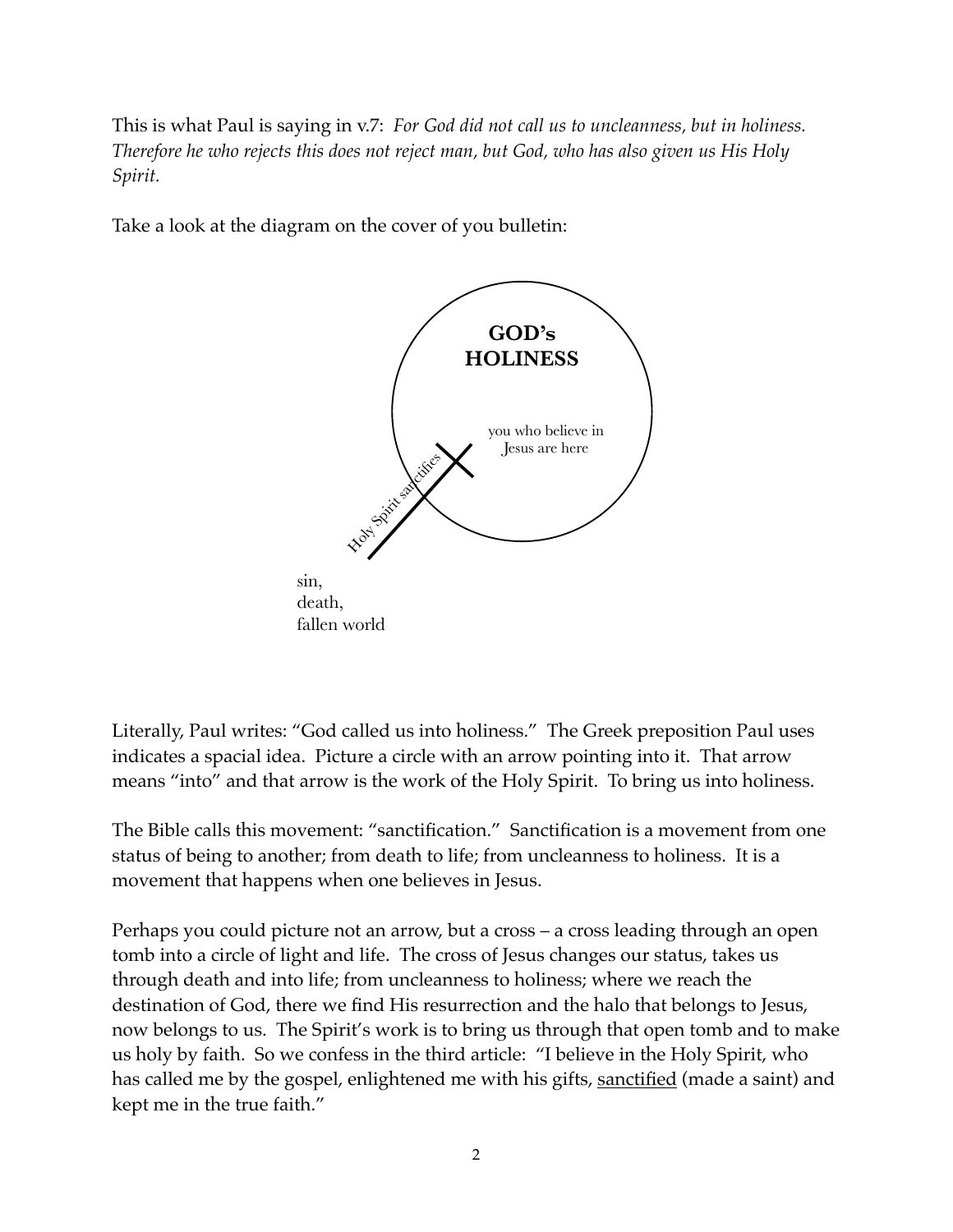## *7 For God did not call us to uncleanness, but in holiness.*

This true Biblical use of the word "saint" is applied to every Christian who believes in Jesus for salvation. The Roman Catholic concept of sainthood has not been helpful. Sainthood is not some standard that elite Christians receive when they die. Holiness isn't a halo around your head, its a halo around your heart; its the halo of Jesus which has surrounded you with His forgiveness, life and salvation. It is a status, not a standard.

And so this is where we are; this is who we are; there is nothing more to do but abound in it more and more. "We encourage you, just as you have received commandment from us, so abound more and more." Dig deeper. Don't be a one dimensional Christian where your. Let your circle with God become a sphere in the world in which you grow and abound in your Christian conduct.

We will look at three practical applications in our text which show us where to abound in this holiness: 1. by honoring your body; 2. by honoring your brother; 3. by honoring your business.

# **1. Abound in holiness by honoring your body.**

I've been to Chicago a few times since I came to the area. Its a pretty city; as long as you look up. What is not so beautiful are the billboards. You can hardly walk down the street without a huge billboard of some scantily clad man or woman jumping out at you. You can hardly stand in line at the grocery store without having to protect your kids from the magazine rack. It is right at your fingertips.

What happens when sin is so readily available that it is right at your fingertips. Take a compulsive eater for example. He's had a bad day, he's knows he's overweight, he's already not feeling good about himself, and there is half a cake left over from the birthday party. It's right at his fingertips.

Or what about an alcoholic? She's lost her job, going through a divorce, all alone in her hotel with a fridge full of those little bottles. It's right at her fingertips.

Which takes us to the issue in our text – *3 For this is the will of God, your sanctification: that you should abstain from sexual immorality; 4 that each of you should know how to possess his own vessel in sanctification and honor, 5 not in passion of lust, like the Gentiles who do not know God.*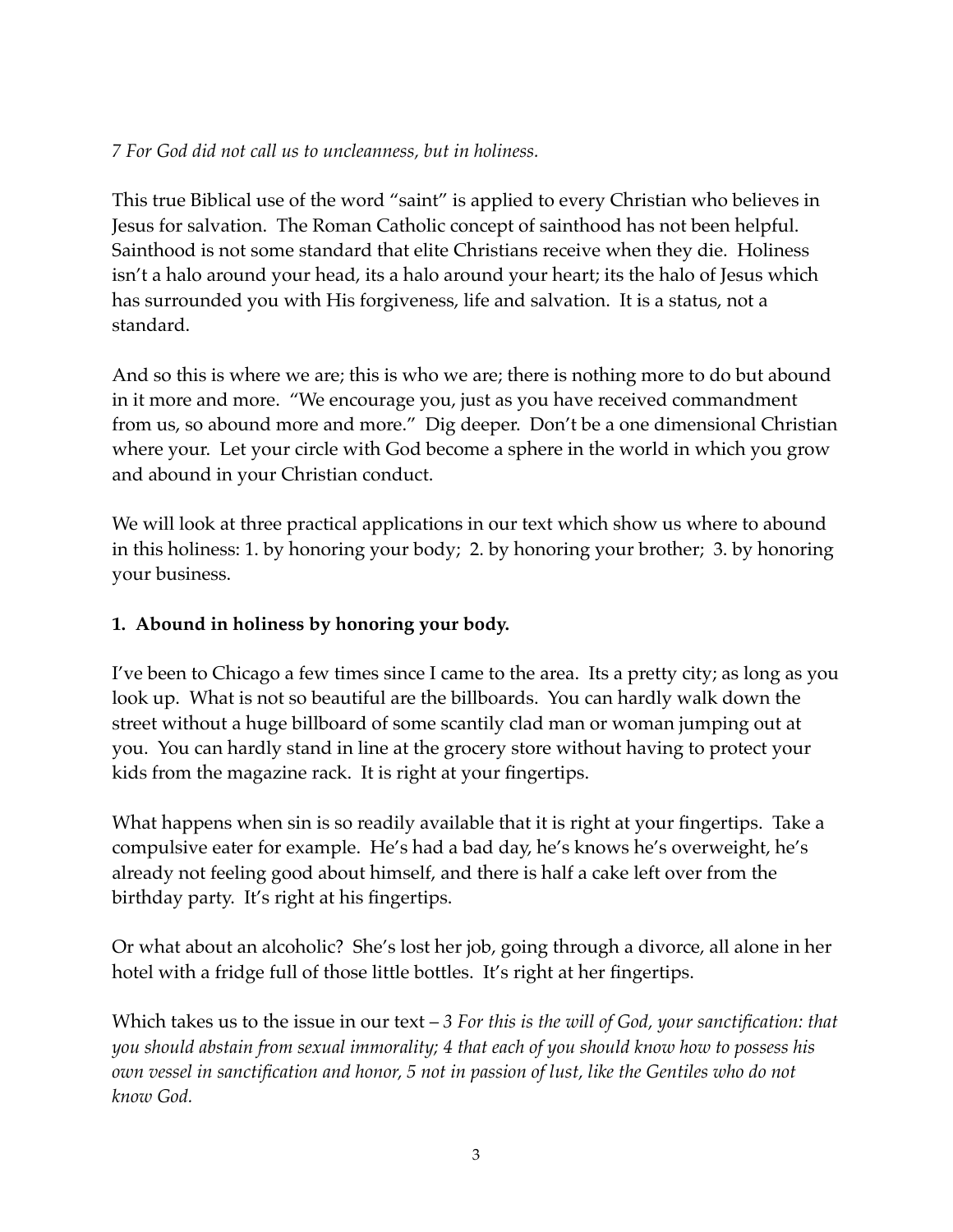It's right at your fingertips. Its much readily at hand than the billboards and the magazines; it's just a click a way. Think of how easy it is – remote on the lamp stand, digital cable channels on the TV, mouse on your desktop, smartphone in your hands, girlfriend at your apartment, boyfriend over when your parents aren't home; it's right at your fingertips.

Is it enough just to cover the cake or put a cork in it? Is it enough to clear the history off your computer or to tell yourself, "well, at least we're living in separate bedrooms"? This is your sanctification – an arrow of the Spirit separating you from a certain realm of life and bringing you into holiness: abstain from sexual immorality. Abstain means separate. Abound in your holiness more and more; the sphere of Christ's holiness surrounds you.

You have been called into holiness. That means, first and foremost embrace God's grace. To be a saint is not a standard of living, but a status of life. You've been called into God's holiness; that is to say, you've been cleansed by the blood of Christ; the Spirit has taken you through the waters of baptism and into God's presence forever. This is the water which washes you daily and renews you again in the Spirit. So Paul writes: *1 Corinthians 6:11 But you were washed, but you were sanctified, but you were justified in the name of the Lord Jesus and by the Spirit of our God.* 

Now abound in it. Abound in that sphere of Christ's influence. Possess your body in sanctification and honor; for your body is the temple of the Holy Spirit who dwells in you. Abound in abstaining. It may not be enough to cover the cake or put a cork in it. It may not be enough to think you can resist your flesh; you need to restrict your flesh.

So a Christian finds ways to restrict his flesh. His compulsion was an addiction to his smart phone. Right at his fingertips. So this is what he did: he asked his wife to set the restrictions and enter a password that only she would know. Then he asked her to periodically check the history. He couldn't resist his flesh so he restricted it; he made himself accountable.

Sometimes we need that 1st use of the law: a curb to our flesh. So we don't just cover the cake; we throw it out; we don't just put a cork in it, we pour it out. Maybe we can't have that girlfriend over to the apartment; maybe we get rid of cable TV. Maybe we need to get other Christians involved so that together we can learn to abound more and more in honoring our bodies. You are holy; now be yourself.

## **2. Abound in holiness by honoring your brother**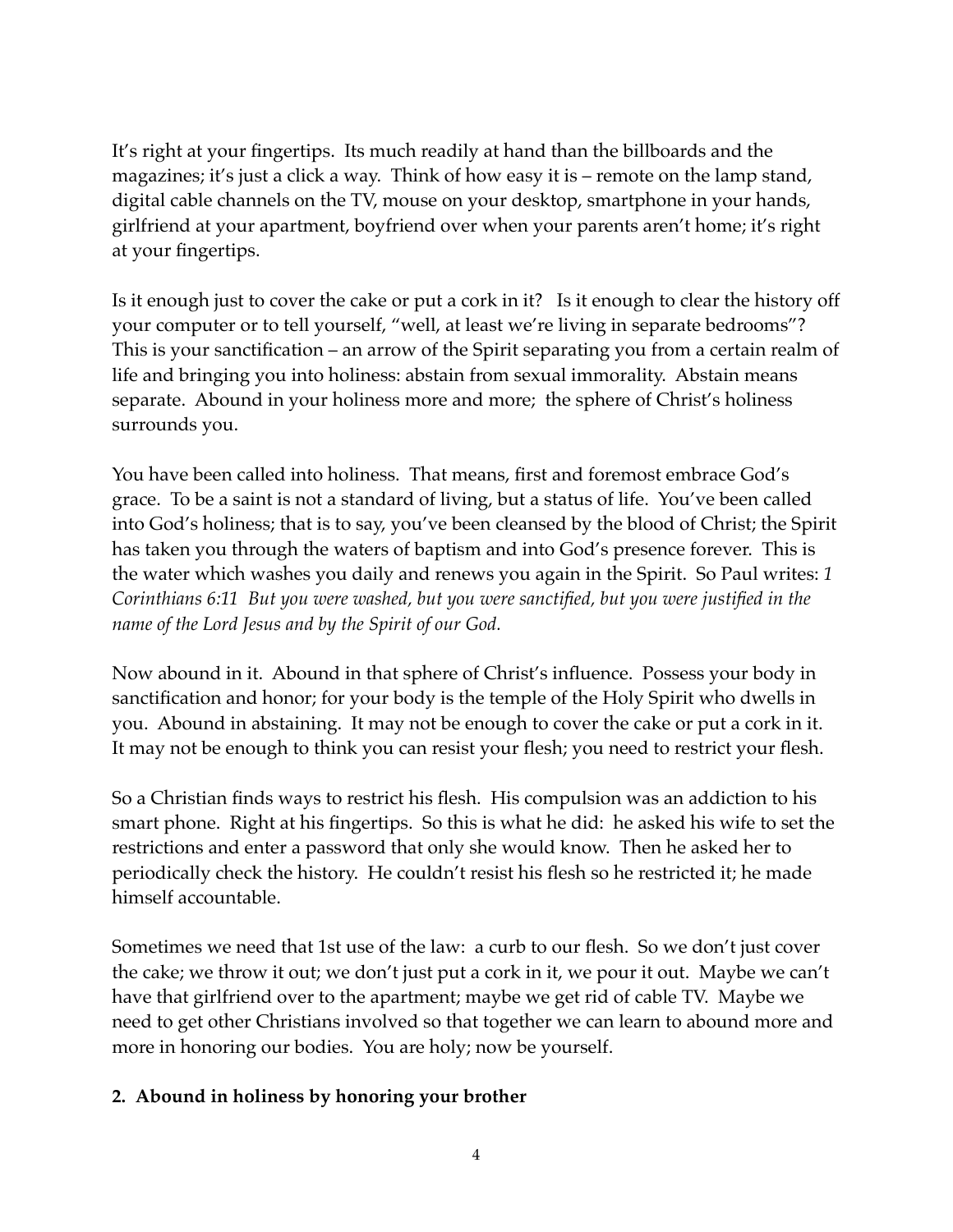Has anyone here ever been to Philadelphia? So is it true to its title? The word Philadelphia means "city of brotherly love." I've never been to Philadelphia, but I have been to Chicago. I've been to Chicago about three times since we moved here. On the last visit, I took two of our boys. It was windy, raining, and cold. Block after block, we were making our way through the drizzling rain to the Hancock Building. Think of how many different people we passed by on the way. We walked along weaving in and out and around – runners, dog walkers, employees rushing to get to work, people getting done with work; ears plugged in; people tuned out; crowds waiting for the light to change; we must have passed by hundreds of people; and all along the way, there were those who was not part of the busy bustle of business – block after block there were beggars.

As you might guess, walking two miles with a 4 and 5 year old, we ran into the inevitable: "I need to go potty." We were about half way to the Hancock building and I knew this couldn't wait another 15 blocks. So what would we do. The only thing harder to find in Chicago than a free ride is a place to go to the bathroom. I spotted a hotel just around the corner. So I went up to the door man and said, "do you know where I can find a restroom?" He looked at me skeptically. I pointed to the 5 year old. "Sure, straight into the elevator, second floor." Out of the drizzle, out of the wind, and into the warmth of hospitality. But what if it was a dirty old man, missing teeth, ragged clothes, with a garbage bag over his shoulder? Do you suppose the door man would have let him into the warmth of hospitality?

I imagine a large city like Philadelphia is not much different: a busy bustle of business and as you go along beggars. We can hardly claim that to enter a city like Chicago or Philadelphia is to enter a sphere of brotherly love. It is too windy, too cold, to busy for such things. You can't help everyone. And some of those beggars are frauds. Some are making higher salaries than a person working at McDonald's. Too windy, cold, busy, and we've got a schedule to keep.

But there is a city which is truly to be called Philadelphia.

*9 But concerning brotherly love you have no need that I should write to you, for you yourselves are taught by God to love one another; 10 and indeed you do so toward all the brethren who are in all Macedonia. But we urge you, brethren, that you increase more and more;*

The Greek of v.9 begins: *peri de tes philadelphias.* "Now concerning brotherly love…" There is a city which truly lives up to the name: philadelphia . The Church. The communion of saints. You have been called into it; now abound in it.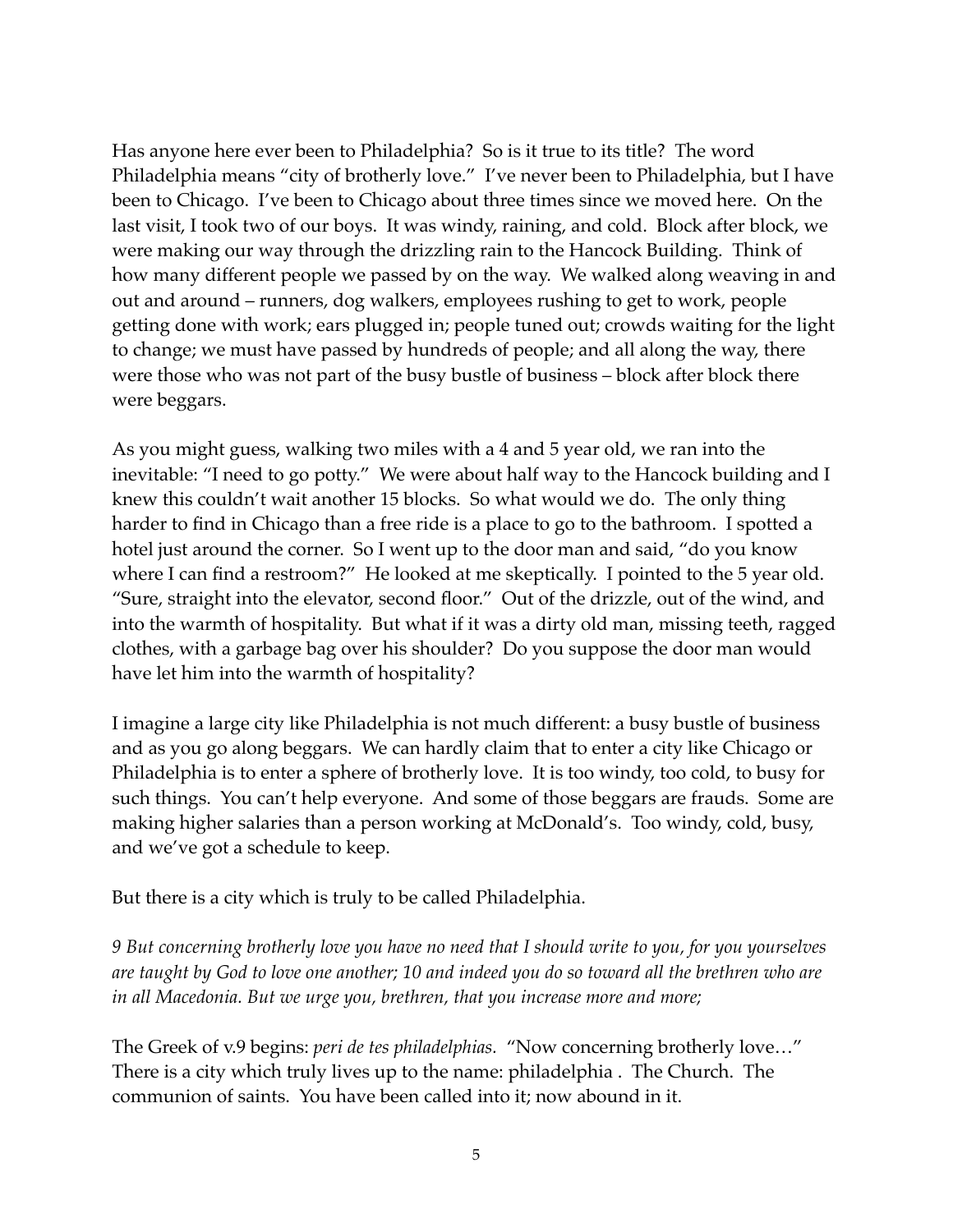But how often doesn't the church appear like nothing more than a busy bustle of business as you pass by the beggars? Are we nothing more than a crowd of people waiting for the light to change? Waiting for the next thing, budgeting for the next goal, cherishing the next accomplishment, and focused on the next destination?

And who do we pass by along the way? We figure: he's just a fraud, I'm not going to help him. And she made those bad choices, she can deal with it. And I just don't have time to stop and listen to him, I've got a schedule to keep. They are just going to dirty things up for us.

The Thessalonians abounded in their riches. There was a famine in Palestine and the Christians were in danger of starving to death. When the call went out for a collection to be gathered, the Thessalonians responded. They responded in such a way that all the surrounding region was taking note. In his letter to the Corinthians Paul uses them as an example. He writes, "In great affliction and in deep poverty they abounded in riches. Although they were suffering in their own financial troubles, they abounded. They gave not of necessity or grudgingly, but were grateful to do this; it was their thanksgiving." And what happened? "They gave beyond their ability." He writes. For they had been taught by God to know Christ who thought he was rich, yet he became poor and through His poverty made you rich. In Christ we know how the Spirit abounds in the midst of poverty and struggle.

You have been called into holiness. The cross of Christ leads through an empty tomb into the city of brotherly love where there is no distinction between whom to honor and who not to honor. Christ had no preference for who was at his doorstep. He saw us all as unclean. All our righteousness were as filthy rags. And he let us in. He opened the doors to heaven by allowing our filthy sins onto Himself as He wore them to the cross. And there He opened the doors; there was born "Philadelphia" – the city of brotherly love. And that is where the Holy Spirit has taken us; sanctified us and that is where we live and move and exist as Christians: holy saints.

"Sure, straight in to the elevator, second floor." Come on in. Stop the busy bustle for just a moment to look around and see the people that have come to the doorstep of this philadelphia; see where God would have you serve your fellow Christians; your neighbors; your church.

## **3. Abound in holiness by honoring your business**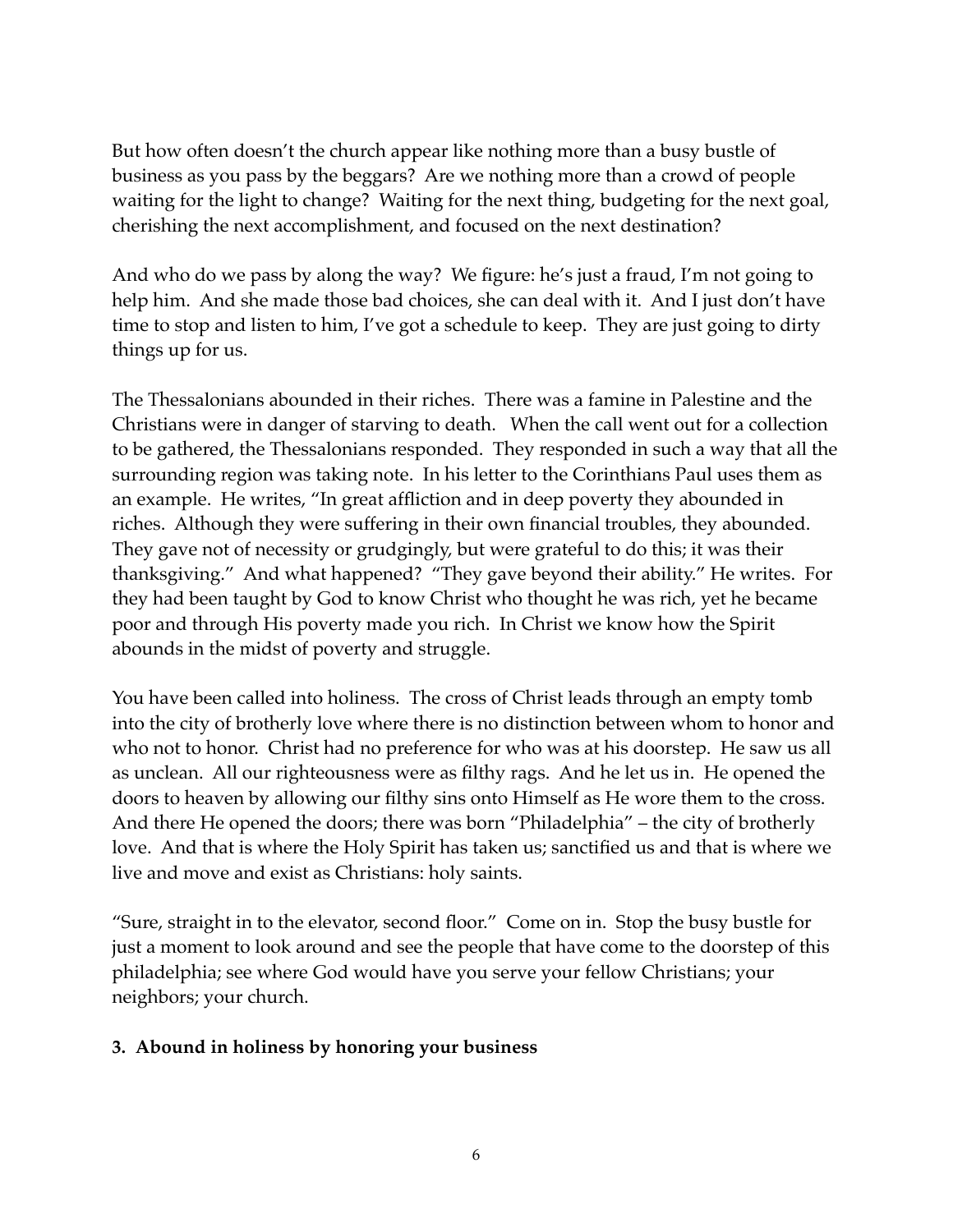One thing that amazed me about our visit to Chicago was the skyscrapers. I marveled at the magnitude of those buildings; even more so, I marveled at the magnitude of the budget it would take to build them. Now what comes to mind when we think of the CEOs of those big business buildings. One news article went under this title: "Bank Got Bailout, CEO Got Golden Parachute." It doesn't really matter whether the CEO had a legal right to his severance package, the people see it one way: he's not honoring his business. We just don't expect someone who runs a business into the ground to get that business bailed out by someone else and then just walk away from it all with \$9 million dollars.

But here we are not concerned with CEOs. We are concerned with Christians. For us who represent the name of Christ in the world, we live in a sphere where everything we do will be scrutinized by those who are not Christians. That means that even our business practices are a testimony to our faith. You have been called into holiness, now abound in it.

Maybe you don't own a fortune five hundred; maybe you are just selling something on eBay. But what happens when people find out that you are overpricing your product or your product doesn't even work?

Maybe someone owes you money. What happens when people find out you are more like a Mafia wise guy, twisting arms and taking names?

Maybe you are just a fedEx employee running routes all day. What happens when you damage the product before it gets there, but you say it was the customer who did it, and no one can prove otherwise?

Maybe you are just a guy collecting unemployment. What happens when you find some work on the side, but decide the government doesn't really need to know, you don't really need to pay taxes for this, its just a side job, just temporary?

*11 that you also aspire to lead a quiet life, to mind your own business, and to work with your own hands, as we commanded you, 12 that you may walk properly toward those who are outside, and that you may lack nothing.*

You've been called into holiness. Christ has drawn you into the sphere of His work and His reputation. He has bailed you out of your greatest debt – a debt you could never work off or pay off. He has bailed you out, saved you, made you rich. – not so that you can walk away with the severance package and enjoy retirement, but so that you can